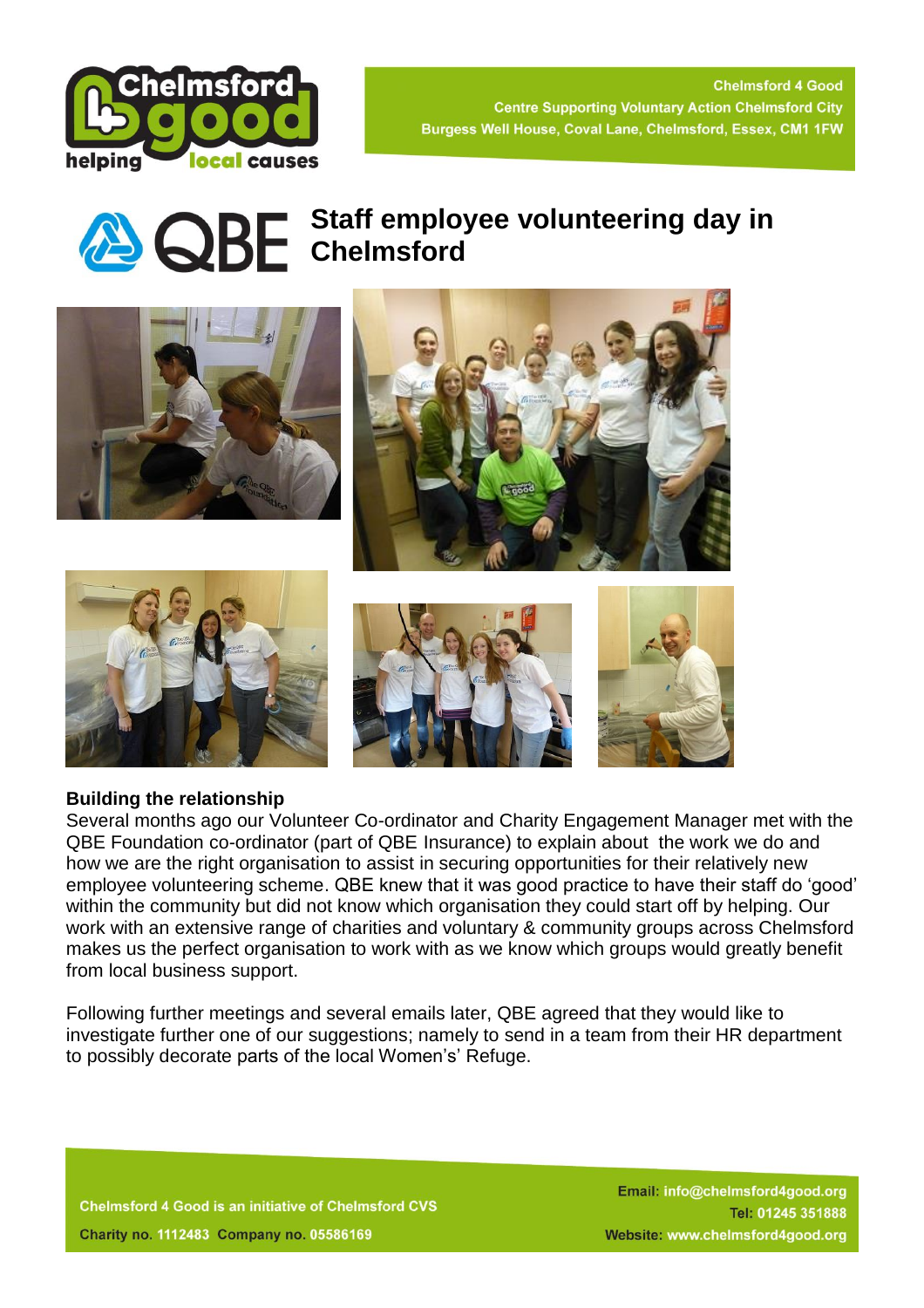A date was set and Chelmsford 4 Good arranged and accompanied a member of the QBE team on a site inspection where it was decided that with sufficient staff they could possibly paint both of the two kitchen and dining rooms. At that stage of the process, the refuge was to supply all the materials.

### **Success**

Yes this was a project QBE wanted to get involved with and when a date was confirmed for carrying out the work QBE agreed not only to send in a team of nine employees but also that they would pay for all the materials as well!

Several days before the work was due to begin QBE staff revisited the refuge to gauge how much paint was needed and gave the final choice of the colour scheme to the refuge.

#### **On the day**

When the day arrived, QBE employee volunteers were divided into two groups and set to work firstly cleaning then masking the edges prior to painting.

The staff at the refuge were on hand throughout the day to make cups of tea and coffee and were overwhelmed by the amount of hard work that QBE put in to get the job done. Several coats later and less than hour before the kitchens were needed by the residents both kitchen diners had been completed.

At different stages throughout the day Chelmsford 4 Good visited to see how the work was progressing. There was great camaraderie amongst the team members and a determination to get the job completed within the time frame. It was clear that it had been a very worthwhile team bonding exercise and one that can be replicated in the future.

Now much brighter and cleaner the residents are able to enjoy their new homely surroundings such a fantastic job!

''*I am delighted that some of our HR team were able to give back to the local community with the support of Chelmsford 4 Good. We hope to encourage more of our employees to volunteer for charities in the area through Chelmsford 4 Good, who made the process of corporate volunteering very easy. The team thoroughly enjoyed the day and felt a real sense of achievement in helping such a worthy cause.*''

 **Foundation Co-ordinator of The QBE Foundation part of QBE Insurance**



One of the finished kitchens and dining areas

**Chelmsford 4 Good is an initiative of Chelmsford CVS Charity no. 1112483 Company no. 05586169** 

Email: info@chelmsford4good.org Tel: 01245 351888 Website: www.chelmsford4good.org